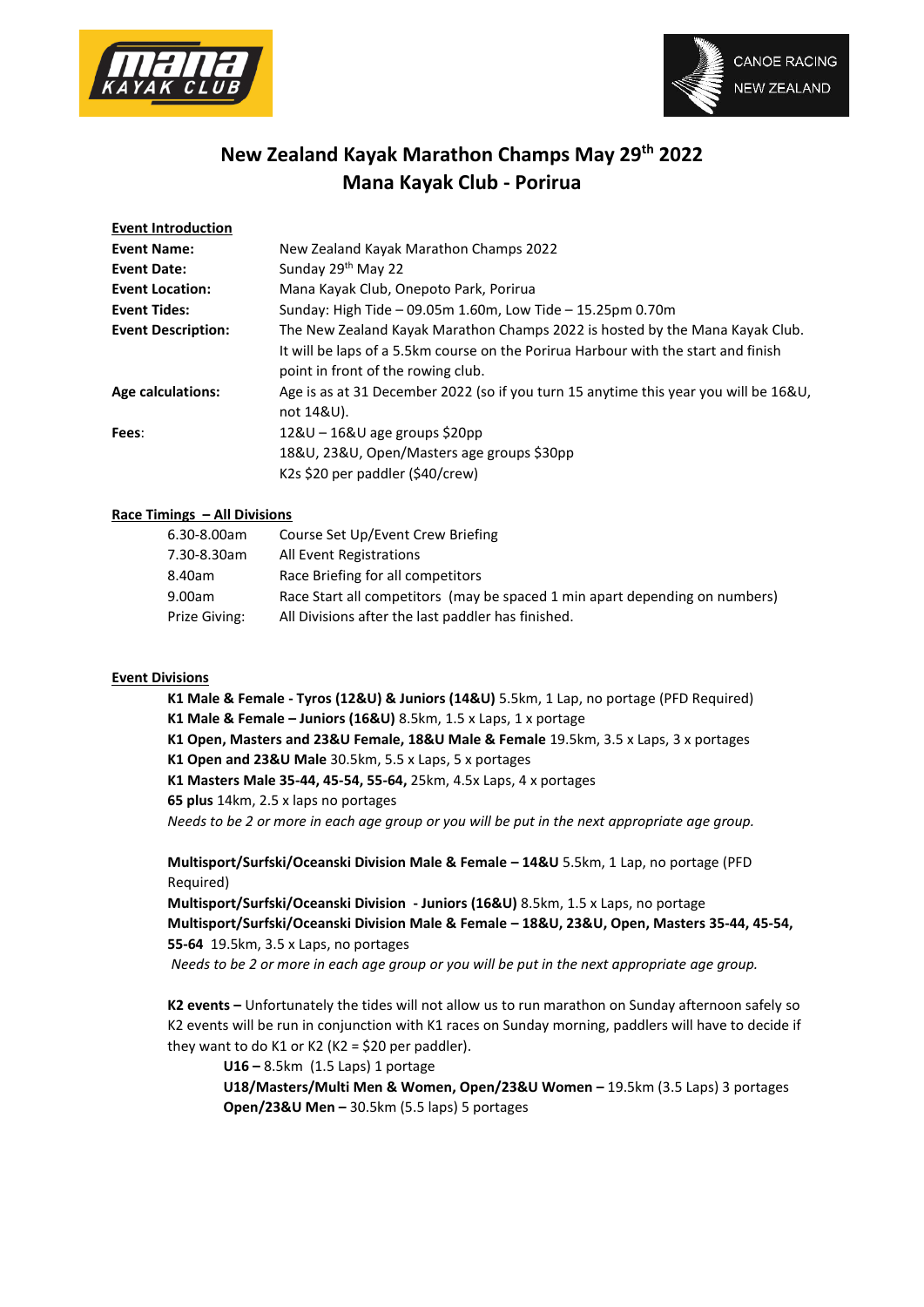

# **NZ Marathon Champs Course 2022**



*Race course 5.5km*



*Portage*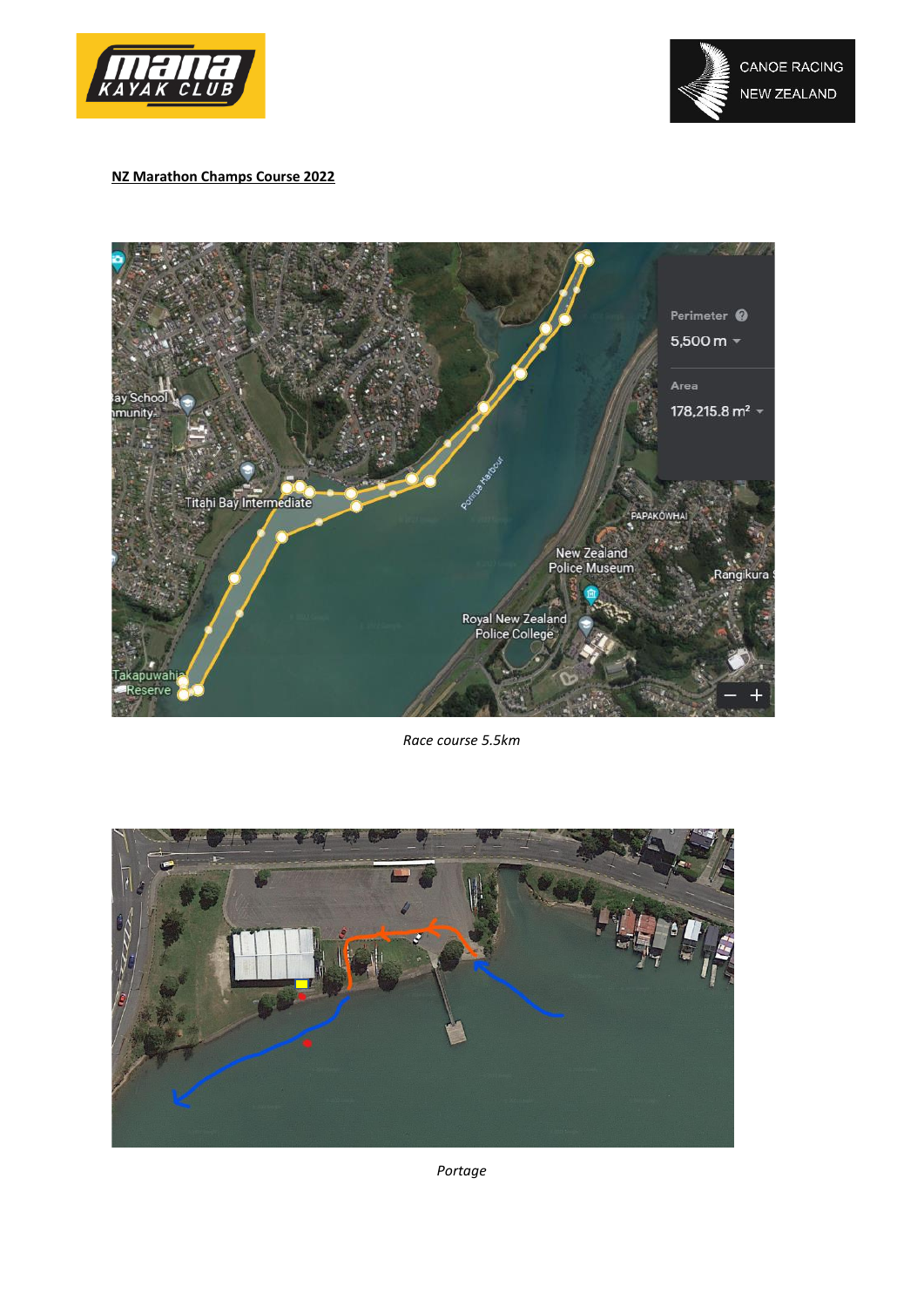

#### **Course Notes/Rules:**

- Start/Finish Line In line with Course Officials tent in front of the rowing club, finish line will be between the 2 Red Buoys, all paddlers must finish between the Red Buoys.
- Wash Riding You can only wash ride paddlers in your start class.
- Portage 80m in length, Feeding Station halfway along, Time Penalty Box at middle of portage. First portage in on your short lap and all after that except the last lap.
- Top end of course will be 3 Orange Buoys, 1km south (toward Porirua) from the start/finish line.
- Bottom end of course will be 3 Orange Buoys, 1.75km north from the start/finish line around the mooring poles.
- Course direction will be anti-clockwise and all competitors will be required to go around all 3 Buoys at top and bottom of course.
- There is no set sticking to any side of the course on the way up or down, however only rule is that you need to give way to any boat on the inside of the course.

#### **Group Racing & Overtaking**

10.7.1 - When a canoe or kayak is overtaking another canoe or kayak, it is the duty of the overtaking boat to keep clear of other boats at all times.

10.7.2 - When athletes are racing in a group, it is the duty of all the athletes in the group to avoid colliding with other athletes at all times.

10.7.3 - A collision will be an event where an athlete's boat or paddle touches another athlete's boat or paddle in a way that disadvantages another athlete.

10.7.4-A collision can happen at any manoeuvring within the group and is applicable for all parts of the course including the portages and turns.

#### **Boat Specifications**

|                | K2               | Κ1                |
|----------------|------------------|-------------------|
| Max.<br>length | 650cm            | 520 <sub>cm</sub> |
| Min.<br>weight | 12 <sub>kg</sub> | 8kg               |

# **Disqualifications & Penalties**

10.12.1 - Any athlete who attempts to compete in a race by any other than honourable means or who breaks the racing rules, or who disregards the honourable nature of the racing rules will be penalised or disqualified for the duration of the race concerned. 10.12.2 - Should an athlete have failed to follow the correct course of the race (for example missed a turning buoy) the athlete has broken the racing rules will be subject to a penalty: a) If the Race Umpire believes the athlete has gained a small advantage on other athletes: Time penalty of 15 seconds will be given;